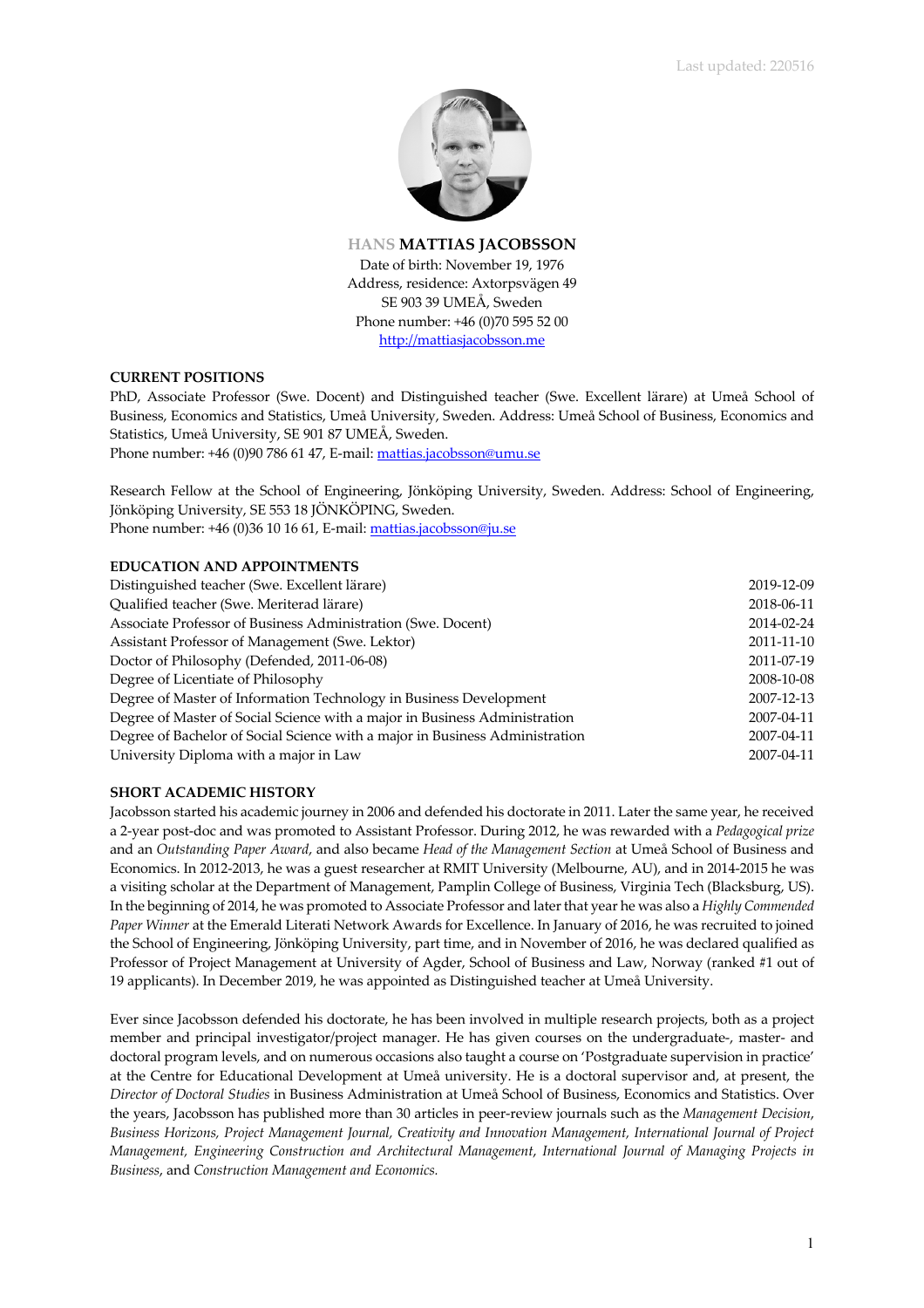# **PREVIOUS (AND PARALLEL) POSITIONS AND ASSIGNMENTS**

| 2021-present | Director of Doctoral Studies at the Department of Business Administration, Umeå School of<br>Business, Economics and Statistics, Umeå University, Sweden                         |
|--------------|----------------------------------------------------------------------------------------------------------------------------------------------------------------------------------|
| 2021-present | Member of the Steering group at the Department of Business Administration, Umeå School of<br>Business, Economics and Statistics, Umeå University, Sweden                         |
| 2019-2022    | Programme Manager for the Development Program for Doctoral Education at Umeå University,<br>at the Office for Human Resources, Umeå University, Sweden                           |
| 2018-2018    | Project coordinator for the development project, "Rebuilding Executive Education", at Umeå<br>School of Business, Economics and Statistics, Umeå University, Sweden              |
| 2016-present | Researcher at the School of Engineering, Jönköping University, Sweden                                                                                                            |
| 2012-2016    | Head of the Management Section at Umeå School of Business and Economics, Umeå University,<br>Sweden                                                                              |
| 2012-2016    | Program Director for the Master's Program in Management at Umeå School of Business and<br>Economics, Umeå University, Sweden                                                     |
| 2012-2016    | Member of the Management team at the Department of Business Administration, Umeå School of<br>Business and Economics, Umeå University, Sweden                                    |
| 2012-present | Member of the Committee for Doctoral Studies at Umeå School of Business and Economics, Umeå<br>University, Sweden                                                                |
| 2012-2016    | Member of the Master's Program Committee at Umeå School of Business and Economics, Umeå<br>University, Sweden                                                                    |
| 2012-2013    | Post-doc in Projects, Innovation and Networks (2-year) at Umeå School of Business and Economics,<br>Umeå University, Sweden (time spent at RMIT University, Melbourne, included) |
| 2011-present | Associate Professor (Swe. Lektor, and from 140224 also Docent) of Management at Umeå School of<br>Business and Economics, Umeå University, Sweden                                |
| 2011-2011    | PhD and Assistant Professor of Management at Umeå School of Business, Umeå University,<br>Sweden                                                                                 |
| 2009-2011    | Member of program board for the Bachelor program in Culture and Media at the Department of<br>Culture and Media, Umeå University, Sweden                                         |
| 2007-2008    | Member of the USBE board [doctoral student's representative], at Umeå School of Business, Umeå<br>University, Sweden                                                             |
| 2007-2008    | Chairman of the Social Science doctoral student's board (SamDoc), Socials Sciences Faculty, Umeå<br>University, Sweden                                                           |
| 2007-2008    | Member [doctoral student's representative] of a Strategic Development group for PhD education<br>at Umeå University, Sweden                                                      |
| 2007-2011    | Representative at the Social Sciences doctoral student's board (SamDoc), Social Sciences Faculty,<br>Umeå University, Sweden                                                     |
| 2006-2011    | Doctoral Student of Management, at Umeå School of Business, Umeå University, Sweden                                                                                              |

# **INTERNATIONAL RESEARCH EXCHANGES AND VISITS**

2018 RMIT University, Melbourne, Australia [November–December] – Visiting scholar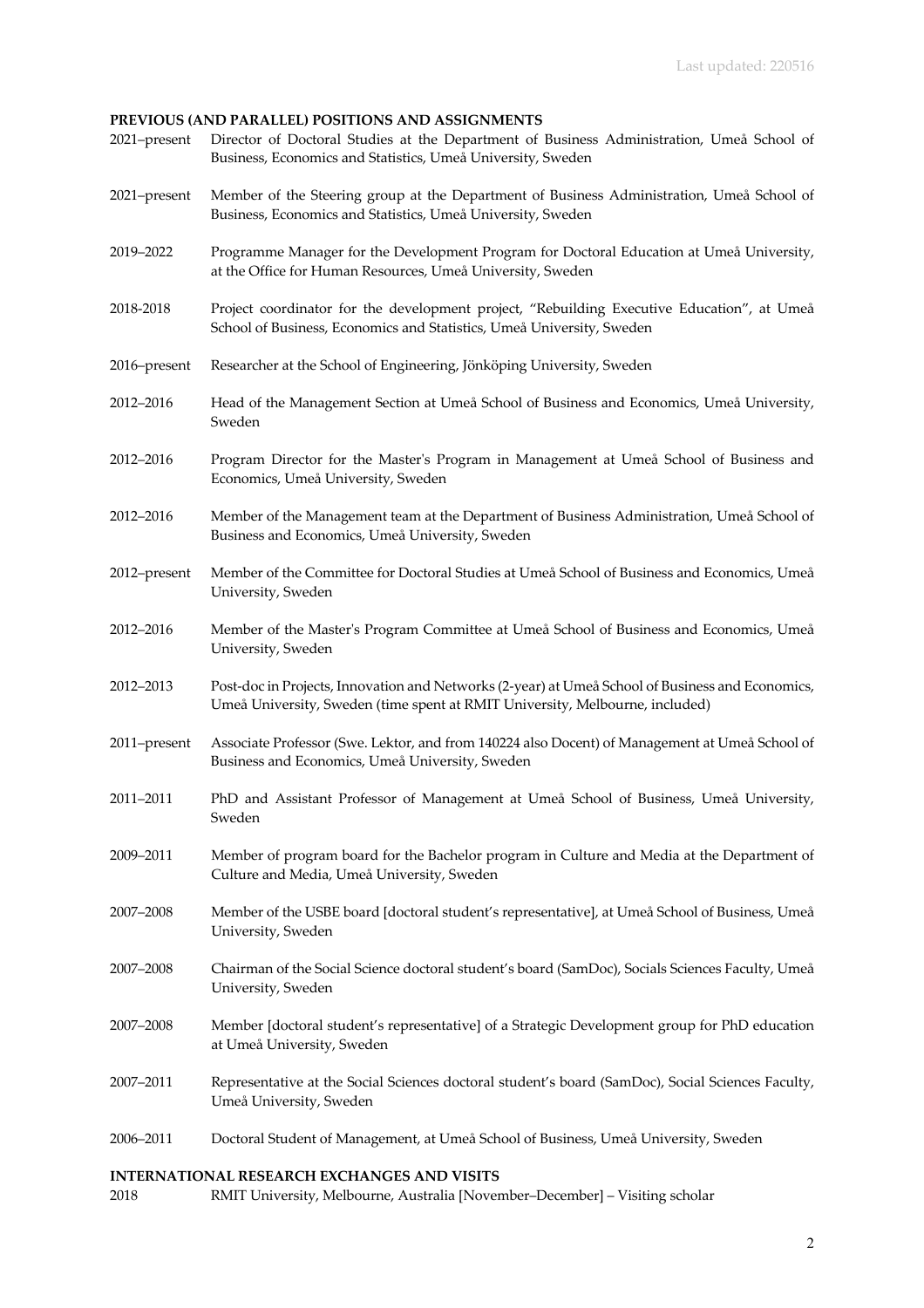| 2014-2015 | Virginia Tech, Blacksburg, VA, USA [November-May] - Visiting scholar (Research professor)      |
|-----------|------------------------------------------------------------------------------------------------|
| 2012-2013 | RMIT University, Melbourne, Australia [November-February] - Guest researcher (post doc)        |
| 2012      | Stanford University (SCANCOR), Palo Alto, CA, USA [February and May] – Research visits         |
| 2010-2011 | RMIT University, Melbourne, Australia [November-January] - Visiting scholar (doctoral student) |
| 2007      | Fudan University, Shanghai, China [June-July] - Doctoral student exchange                      |

# **PUBLICATIONS**

# *Articles in peer-reviewed journals*

- 1. Svensson, Martin and **Jacobsson, Mattias** (2022), "Managing Inconsistencies in Medical Decision-Making: An Eight-fold Typology", *European Management Journal*, (conditionally accepted for publication)
- 2. **Jacobsson, Mattias** and Söderholm, Anders (2022), "An Essay on 'Homo Projecticus': Ontological Assumptions in the Projectified Society", *International Journal of Project Management,* Vol. 40, No. 4, pp. 315-319.
- 3. Sankaran, Shankar, **Jacobsson, Mattias** and Blomquist, Tomas (2021), "The history and future of projects as a transition innovation: towards a sustainable project management framework", *Systems Research and Behavioral Science,* Vol. 38, No. 5, pp. 696–714.
- 4. **Jacobsson, Mattias** and Jałocha, Beata (2021), "Four images of projectification: An integrative review", *International Journal of Managing Projects in Business*, Vol. 14 No. 7, pp. 1583-1604.
- 5. **Jacobsson, Mattias** and Linderoth, C. J. Henrik (2021), "Newly graduated students' role as ambassadors for digitalization in construction firms", *Construction Management and Economics*, Vol. 39, No. 9, pp. 759–772.
- 6. **Jacobsson, Mattias** and Söderholm, Anders (2020), "Project studies beyond the straitjacket: An escape artist's manual", *Project Management Journal,* Vol. 51, No. 4, pp. 411-419.
- 7. **Jacobsson, Mattias** and Lundin, Rolf A. (2019), "World views on projects and society", *International Journal of Managing Projects in Business*, Vol. 12 No. 2, pp. 238-241.
- 8. Gaim, Medhanie., Wåhlin, Nils and **Jacobsson, Mattias** (2019), "The role of space for a paradoxical way of thinking and doing: A study of idea work in architectural firms", *Creativity and Innovation Management*, Vol. 28, No. 2, pp. 256-281.
- 9. **Jacobsson, Mattias** and Merschbrock, Christoph (2018), "BIM coordinators: A review", *Engineering, Construction and Architectural Management*, Vol. 25, No. 8, pp. 989-1008.
- 10. **Jacobsson, Mattias** and Wilson, Timothy L. (2018), "Revisiting the construction of the Empire State Building: Have we forgotten something", *Business Horizons*, Vol. 61, No. 1, pp. 47-57. **Re-published as a case study**  https://tinyurl.com/HBRcasestudy **and teaching case** https://tinyurl.com/HBPEcase **by Harvard Business Review and Harvard Business Publishing**
- 11. **Jacobsson, Mattias.,** Linderoth, C. J. Henrik and Rowlinson, Steve (2017), "The role of industry: An analytical framework to understand ICT transformation within the AEC industry", *Construction Management and Economics*, Vol. 35, No. 6, pp. 611-626.
- 12. **Jacobsson, Mattias**, Lundin, Rolf and Söderholm, Anders (2016), "Towards a multi-perspective research program on projects and temporary organizations: Analyzing the Scandinavian turn and the Rethinking effort", *International Journal of Managing Projects in Business,* Vol. 9, No. 4, pp. 752-766.
- 13. **Jacobsson, Mattias,** Hällgren, Markus (2016), "Impromptu Teams in Temporary Organizations: On their Existence and Nature", *International Journal of Project Management,* Vol. 34, No. 4, pp. 584–596.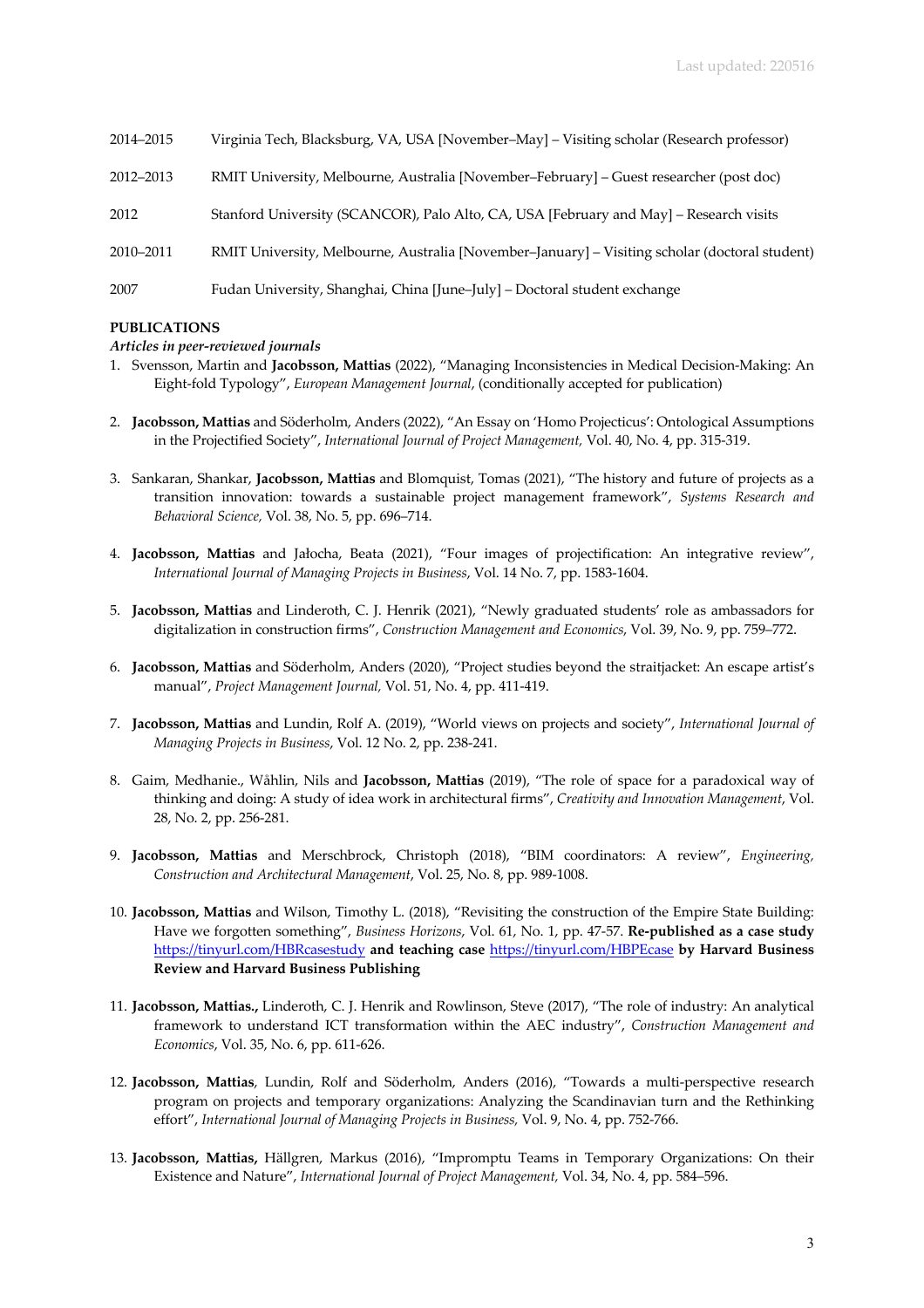- 14. Biedenbach, Thomas and **Jacobsson, Mattias** (2016), "The Open Secret of Values: The Role of Values and Axiology in Project Research", *Project Management Journal*, Vol. 47, No. 3, pp. 139-155.
- 15. Lindberg, Lars., **Jacobsson, Mattias**, Wilson, Timothy L. (2016), "Swedish Sustainability through a Zhang and London Lens", *Competitiveness Review: An International Business Journal*, Vol. 26, No. 4, pp. 370-394.
- 16. **Jacobsson, Mattias**, Lundin, Rolf A., and Söderholm, Anders (2015), "Researching Projects and Theorizing Families of Temporary Organizations", *Project Management Journal*, Vol. 46, No. 5, pp. 9-18.
- 17. Walker, Derek H. T. and **Jacobsson, Mattias** (2014), "A Rationale for Alliancing within a Public–Private Partnership", *Engineering, Construction and Architectural Management*, Vol. 21, No. 6, pp. 648-673.
- 18. **Jacobsson, Mattias** and Hällgren, Markus (2014), "The Grabber: Making a First Impression the Wilsonian Way", *International Journal of Managing Projects in Business*, Vol. 7, No. 4, pp. 739 – 751.
- 19. **Jacobsson, Mattias** and Wilson, Timothy L. (2014), "Partnering Hierarchy of Needs", *Management Decision*, Vol. 52, No. 10, pp. 1907-1927.
- 20. **Jacobsson, Mattias** and Roth, Philip (2014), "Towards a Shift in Mindset: Partnering Projects as Engagement Platforms", *Construction Management and Economics*, Vol. 32, No. 5, pp. 419-432.
- 21. Burström, Thommie, **Jacobsson, Mattias** and Wilson, Timothy L. (2014), "Integrating Service Practice into Project Management: A Matter of 'Do or Die'?", *International Journal of Managing Projects in Business*, Vol. 7, No. 1, pp. 5-22.
- 22. **Jacobsson, Mattias**., Burström, Thommie and Wilson, Timothy L. (2013), "The Role of Transition in Temporary Organizations: Linking Temporary to the Permanent", *International Journal of Managing Projects in Business*, Vol. 6, No. 3, pp. 576-586.
- 23. Burström, Thommie and **Jacobsson, Mattias** (2013), "The Informal Liaison Role of Project Controllers in New Product Development Projects", *International Journal of Managing Projects in Business*, Vol. 6, No. 3, pp. 410- 424. **Winning paper – Highly Commended Paper at the Emerald Literati Network Awards for Excellence 2014**
- 24. Hällgren, Markus., **Jacobsson, Mattias**, and Söderholm, Anders (2012), "Embracing the Drifting Environment: The Legacy and Impact of a Scandinavian Project Literature Classic", *International Journal of Managing Projects in Business*, Vol. 5, No. 4, 695-713.
- 25. **Jacobsson, Mattias** and Linderoth, C. J. Henrik (2012), "User Perceptions of ICT Impacts in Swedish Construction Companies: 'It's fine, just as it is'", *Construction Management and Economics*, Vol. 30, No. 5, pp. 339-357.
- 26. Burström, Thommie and **Jacobsson, Mattias** (2012), "Transition Processes in an Interorganizational Platform project", *International Journal of Managing Projects in Business*, Vol. 5, No. 3, pp. 400-419.
- 27. **Jacobsson, Mattias** and Wilson, Timothy L. (2012), "The Construction Company through the Lens of Service Management: Inferences from Sweden", *Services Marketing Quarterly*, Vol. 33, No. 3, pp. 155–176.
- 28. **Jacobsson, Mattias** and Söderholm, Anders (2011), "Breaking Out of the Straitjacket of Project Research: In Search of Contribution", *International Journal of Managing Projects in Business*, Vol. 4, No. 3, pp. 378-388. **Winning paper – Outstanding Paper at the Emerald Literati Network Awards for Excellence 2012**
- 29. Bergh, Pontus and **Jacobsson, Mattias** (2011), "'Learn or Die': The Development of an Assessment Framework for SME Entrepreneurial Learning Programs", *International Journal of Management and Enterprise Development*, Vol. 10, No. 1, pp. 92-109.
- 30. Burström, Thommie and **Jacobsson, Mattias** (2011), "The Role and Importance of 'Glue People' in Projects", *IUP Journal of Soft Skills*, Vol. V, No. 1, pp. 7-15.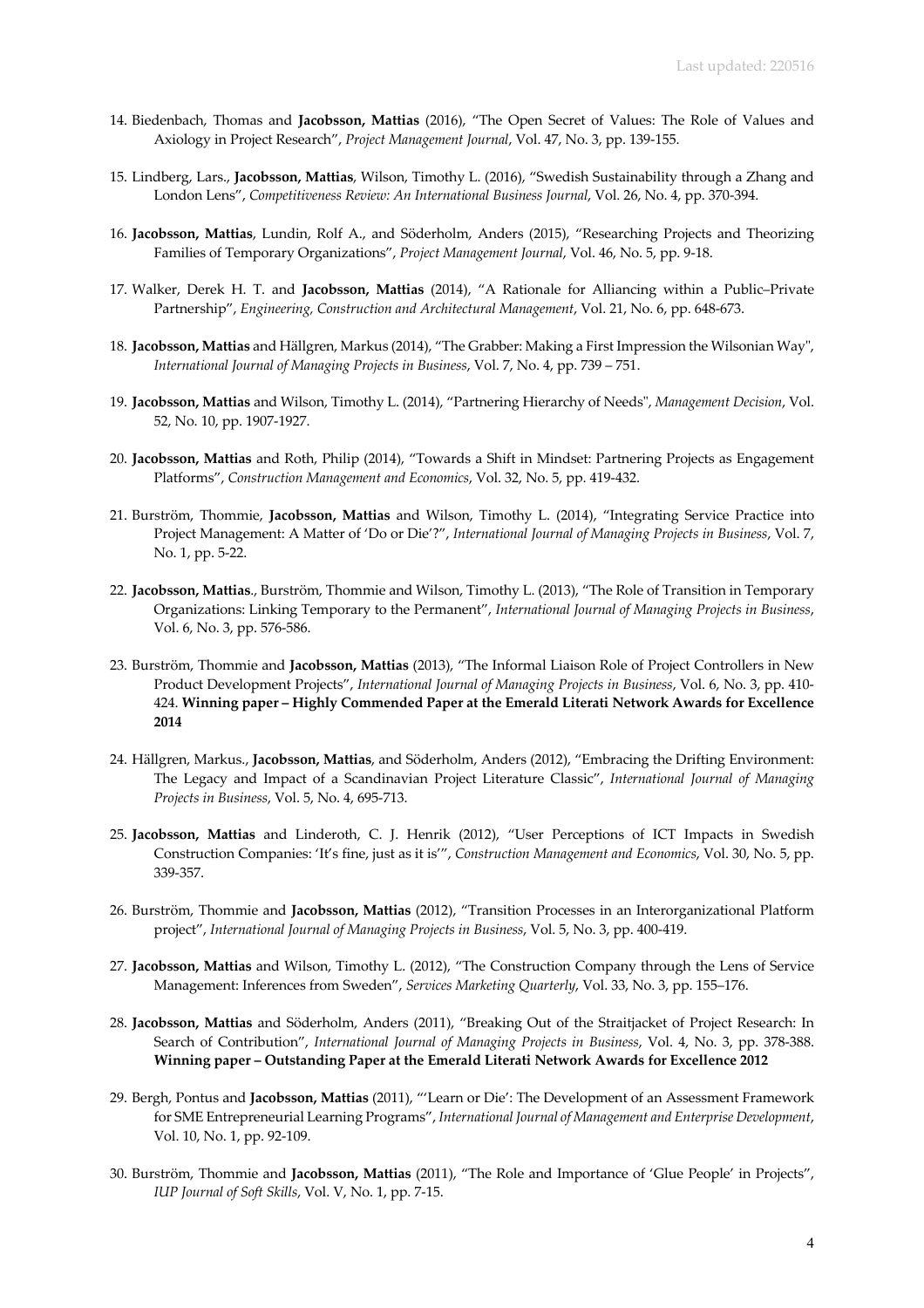- 31. **Jacobsson, Mattias** (2011), "On the Importance of Liaisons for Coordination of Projects", *International Journal of Managing Projects in Business*, Vol. 4, No. 1, pp. 64 – 81.
- 32. **Jacobsson, Mattias** and Linderoth, C. J. Henrik (2010), "The Influence of Contextual Elements, Actors' Frames of Reference and Technology on the Adoption and Use of ICT in Construction Projects: a Swedish Case Study", *Construction Management and Economics*, Vol. 28, No. 1, pp. 13-23.

# *Monographs*

- 1. **Jacobsson, Mattias** (2011), *"Samordningens dynamik: om samordningens samspel och förändring i ett interorganisatoriskt anläggningsprojekt"*, PhD thesis, Umeå School of business, Umeå University, Sweden.
- 2. **Jacobsson, Mattias** (2008), *"Samordning och kommunikation i ett anläggningsprojekt: Mellan en laminerad A3-karta och ett dike"*, BA-Publications 2008:201, Licentiate thesis, Umeå School of business, Umeå University, Sweden.

## *Chapters in edited books*

- 1. Håkansson, Olof., **Jacobsson, Mattias**., Linderoth C. J. Henrik., Moscati, Annika and Samuelson, Olle (2021), *Challenges in Measuring Performance of Collaborative R&D Projects*, In Fernandes, Gabriela., Dooley, Lawrence,. O'Sullivan, David and Rolstadås, Asbjørn (Eds.) Managing Collaborative R&D Projects: Leveraging Open Innovation Knowledge-Flows for Co-Creation. Cham: Springer.
- 2. **Jacobsson, Mattias** and Hällgren, Markus (2019), *"Using retrospective data to study extreme contexts: The case of Impromptu teams"* SAGE Research Methods Cases. http://dx.doi.org/10.4135/9781526477989
- 3. Jansson, Johan and **Jacobsson, Mattias** (2013), *"Social and environmental value-based cluster development: The dilemma of wishing to do good by selling textile goods"* In: Tesar, G. and Bodin, J. (Eds.), Marketing Management in Geographically Remote Industrial Clusters: Implications for Business-to-business marketing. Singapore: World Scientific Publishing Company.
- 4. **Jacobsson, Mattias**., Linde, Anneli and Linderoth, C. J. Henrik (2009), *"The relation between ICT and environmental-management practice in a construction company"* In: Hallin, A. and Karrbom-Gustavsson, T. (Eds.), Organizational Communication and Sustainable Development: ICTs for Mobility, New York: Hershey.

#### *Articles in non-reviewed journals*

- 1. **Jacobsson, Mattias** and Wilson, Timothy L. (2018), "Tinkerbell and the Empire State Building: Recalling what seems to be forgotten", *PM World Journal*, Vol. VII, Issue VII – July.
- 2. Näsholm, Malin and **Jacobsson, Mattias** (2010), "Do Global Careers Imply Construction of Global Identities?", *FEEM - Note di lavoro*, 71.2010. ISSN: 2037-1209

#### *Articles in conference proceedings*

- 1. Håkansson, Olof, **Jacobsson, Mattias** and Linderoth, Henrik (2021), "*The Role of Key Actors in the Emergence of a Strategic Innovation Programme: A Translation Process Perspective*", In: Scott, L and Neilson, C J (Eds) *Proceedings of the 37th Annual ARCOM Conference*, 6-7 September 2021, UK, Association of Researchers in Construction Management, 25-34
- 2. Lindbergh, Lars, **Jacobsson, Mattias**, Olofsson, Thomas and Wilson, Timothy. L. (2017), "Public Housing in Sweden: The Umeå Two-Step", *Proceedings of the 24nd Nordic Academy of Management Conference (NFF)*, Bodö, Norway, August 23-25, 2017
- 3. Lindbergh, Lars., **Jacobsson, Mattias** and Wilson, Timothy. L. (2016), "A fourth look at Swedish housing: The business model", Proceedings of the Pennsylvania Economic Association Conference, Slippery Rock, Pennsylvania, USA, June 2-4, 2015, Huang, Jui-Chi (ed.), 136-147
- 4. **Jacobsson, Mattias** and Wilson, Timothy L. (2013), "The stickiness of partnering: Towards a layer cake conceptualization", *Proceedings of the 22nd Nordic Academy of Management Conference (NFF),* Reykjavik, Island, August 21-23, 2013. Track 11, ISSN 2298-3112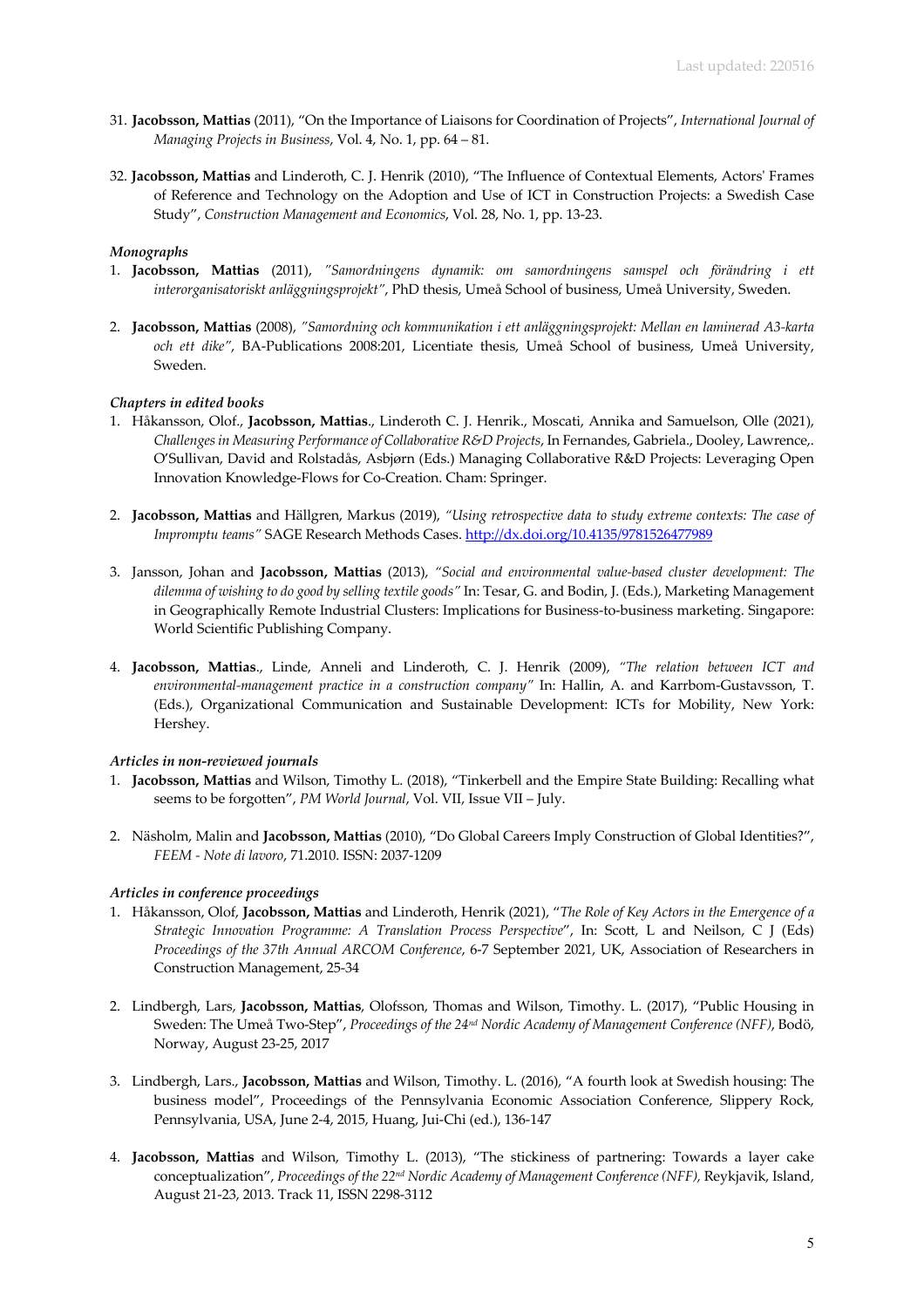- 5. **Jacobsson, Mattias** and Derek HT. Walker (2013), "Alliancing within a Public–Private Partnership", *Proceedings of the 22nd Nordic Academy of Management Conference (NFF)*, Reykjavik, Island, August 21-23, 2013. Track 11, ISSN 2298-3112
- 6. **Jacobsson, Mattias**, Lundin, Rolf and Söderholm, Anders (2013), "Researching and Theorizing the Temporary Organization and Project Families", *Proceedings of the 22nd Nordic Academy of Management Conference (NFF)*, Reykjavik, Island, August 21-23, 2013. Track 11, ISSN 2298-3112
- 7. Linderoth C. J. Henrik, **Jacobsson, Mattias** and Rowlinson, Steve (2011), "Taking Industry Seriously in ICT Research – The Case of Building and Construction Industry", *Proceedings of ICIS 2011 in Shanghai*, China, December 5, 2011, paper 13. ISBN: 978-0-615-55907-0
- 8. **Jacobsson, Mattias** (2009), "Understanding Project Communication in a Construction Process: The Importance of Project Liaisons", *Proceeding of 5th Nordic Conference on Construction Economics and Organisation*, 1, Reykjavík, Iceland, 10-12 June 2009, pp. 155-166. ISBN: 978-9979-9483-9-1
- 9. Linderoth, C. J. Henrik and **Jacobsson, Mattias** (2008), "Understanding Adoption and Use of ICT in Construction Projects Through the Lens of Context, Actors and Technology", In: Rischmoller, L. (Ed). *Proceeding of CIB W78, Improving the management of construction projects through IT adoption*. Talca (Chile): Universidad de Talca, pp. 203-212. ISBN: 978-956-319-361-9

# *Reports*

- 1. **Jacobsson, Mattias** Linderoth, C. J. Henrik (2022), Resultatspridningens dilemma: Om paradoxen att säkerställa spridning av resultat och åstadkomma omfattande branschtransformation: Slutrapport från det strategiska projektet "Kunskapsspridningens premisser". Smart Built Environment, S-2020-11, februari 2022 https://tinyurl.com/resultatspridningensdilemma
- 2. **Jacobsson, Mattias**, Linder, Ludvig and Linderoth, C. J. Henrik (2020), Transformering från insidan: Betydelsen av förändringsfickor för ökad digitalisering, Svenska Byggbranschens Utvecklingsfond, ID: 13646, december 2020. https://tinyurl.com/forandringsfickorSBUF
- 3. **Jacobsson, Mattias**, Linder, Ludvig and Linderoth, C. J. Henrik (2020), "Transformering från insidan: betydelsen av förändringsfickor för ökad digitalisering", *Smart Built Environment*, U6-2018-8, december 2020. https://tinyurl.com/forandringsfickor
- 4. **Jacobsson, Mattias** (2019), "Slutrapport: Utvecklingsprogram för doktorander", *Enheten för Personal och organisationsutveckling (POU), Umeå universitetet,* oktober/november 2019.
- 5. Fahlén, Jessica, **Jacobsson, Mattias** and Lundberg, Johan (2018), "Slutrapport: Uppdragsutbildning vid Handelshögskolan", *Umeå universitetet,* december 2018.
- 6. Jacobsson, Mattias and Linderoth, C. J. Henrik (2018), "Hungriga vargflockar jagar bäst. Slutrapport: Hinder och drivkrafter för en digitaliseringsdriven branschutveckling", *Smart Built Environment*, U2-2016-03, oktober 2018. http://tinyurl.com/hungrigavargflockar

#### **AWARDS**

2017 **Outstanding Reviewer Winner** at the Emerald Literati Network Awards for Excellence 2017 – Review work done for *International Journal of Managing Projects in Business* during 2016

More information about the Awards for Excellence can be found at the following website: http://www.emeraldgrouppublishing.com/authors/literati/awards.htm?year=2017

2016 **Outstanding Reviewer Winner** at the Emerald Literati Network Awards for Excellence 2016 – Review work done for *International Journal of Managing Projects in Business* during 2015

The editorial team were asked to select up to two reviewers to receive this award and you were chosen as they wanted to recognize your significant contribution throughout 2015. We want to say thank you for your excellent work as a reviewer because without your effort and dedication, Emerald journals would not have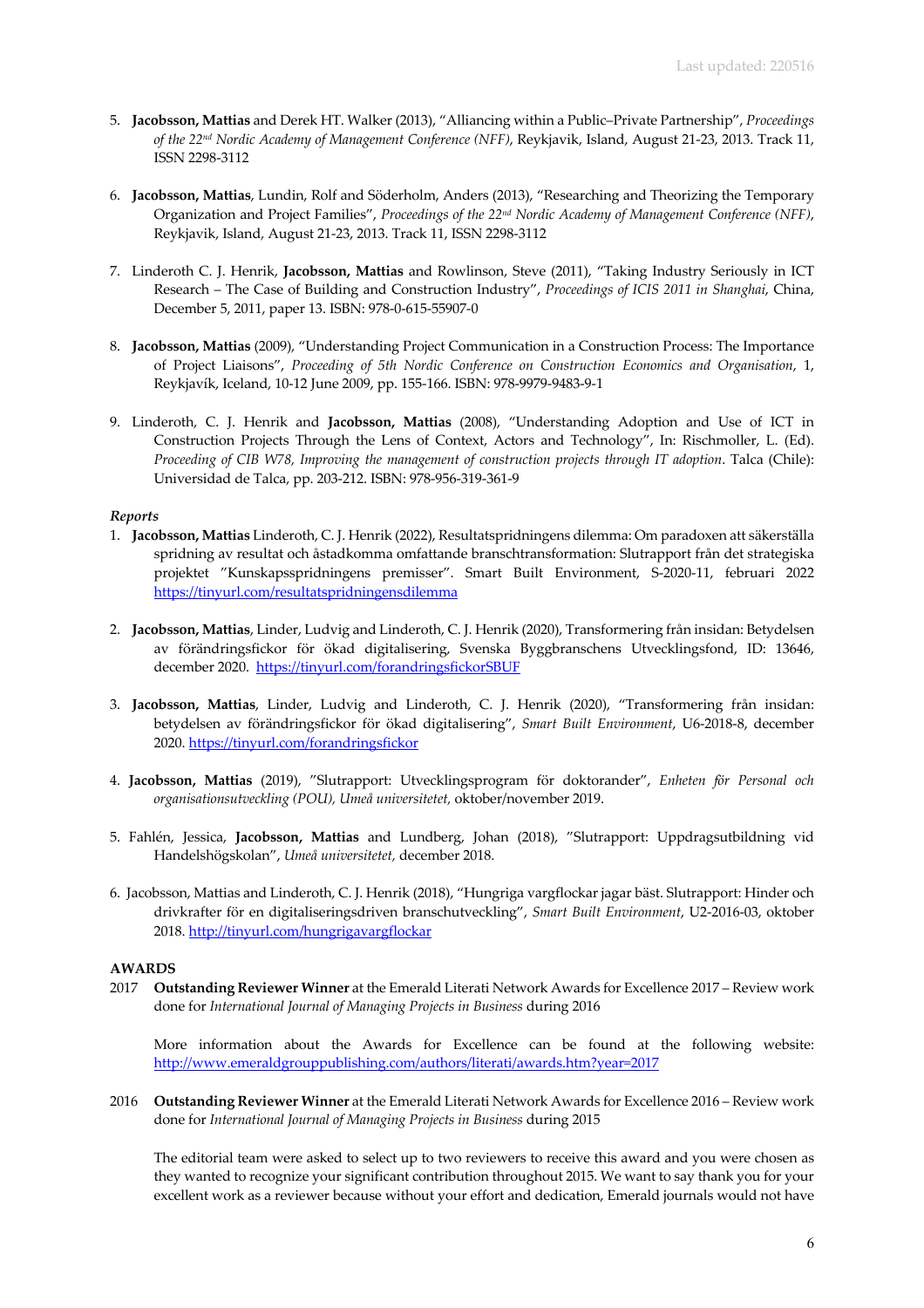the right to be called scholarly. More information about the Awards for Excellence can be found at the following website: http://www.emeraldgrouppublishing.com/authors/literati/

2014 **Highly Commended Paper Award Winner** at the Emerald Literati Network Awards for Excellence 2014 – Winning paper, "The informal liaison role of project controllers in new product development projects" published in *International Journal of Managing Projects in Business.* Co-author: Burström, Thommie

As the Editorial Team were asked to nominate an Outstanding Paper and up to three Highly Commended Papers. "The informal liaison role of project controllers in new product development projects" was chosen as a Highly Commended Paper winner as it is one of the most impressive pieces of work the team has seen throughout 2013. More information about the Awards for Excellence can be found at the following website: http://www.emeraldgrouppublishing.com/authors/literati/

- 2012 Awarded the **2012 Pedagogical prize** from Umeå School of Business and Economics. http://www.usbe.umu.se/nyhet//.cid190952
- 2012 **Outstanding Paper Award Winner** at the Emerald Literati Network Awards for Excellence 2012 Winning paper, "Breaking out of the straitjacket of project research: In search of contribution" published in *International Journal of Managing Projects in Business*. Co-author: Söderholm, Anders

The award-winning papers are chosen following consultation amongst the journal's Editorial Team. The winning paper has been selected as it was one of the most impressive pieces of work the team has seen throughout 2011. More information about the Awards for Excellence can be found at the following website: http://www.emeraldgrouppublishing.com/authors/literati/

#### **EDITORIAL BOARD MEMBERSHIP**

2014–2018 Editorial Advisory Board Member (Management and Business) at *De Gruyter Open, Independent academic publisher house*.

#### **EDITORIAL WORK**

2017–2019 Guest Editor, Special issue on World Views on Projects and Society, *International Journal of Managing Projects in Business*.

> **Editorial:** Jacobsson, Mattias and Lundin, Rolf A. (2019), "World views on projects and society", International Journal of Managing Projects in Business, Vol. 12 No. 2, pp. 238-241.

## **CONFERENCE – ORGANIZER / CHAIR**

- Session Chair for *Track 3: PM dynamics, Stream C* at the 14th International Research Network on Organizing by Projects (IRNOP) conference, Melbourne, Australia, December 10-12, 2018.
- Track organizer: "*Theoretically Informed Research on Digitalisation in Construction"* at the 34th ARCOM Conference, Belfast, Northern Ireland, September 3-5, 2018.
- Session Chair for *Track 2: Leadership, Session #8* at the 11th IRNOP, the International Research Network on Organizing by Projects, in Oslo, Norway, June 16-20, 2013.
- Co-author of track proposal: "*Management of Sustainability in the Construction industry - Challenges and Possibilities caused by Conflicting logics",* The European Academy of Management, Ljubljana and Blend, Slovenia, May 14-17, 2008.

## **RESEARCH GRANTS**

A total of approx. 16 million SEK (21,5 million SEK, co-funding included)

# **SUPERVISION OF SCHOLARS**

2021- Supervisor of Bekzat Musrepova, doctoral student at Umeå School of Business, Economics and Statistics, Umeå University, Sweden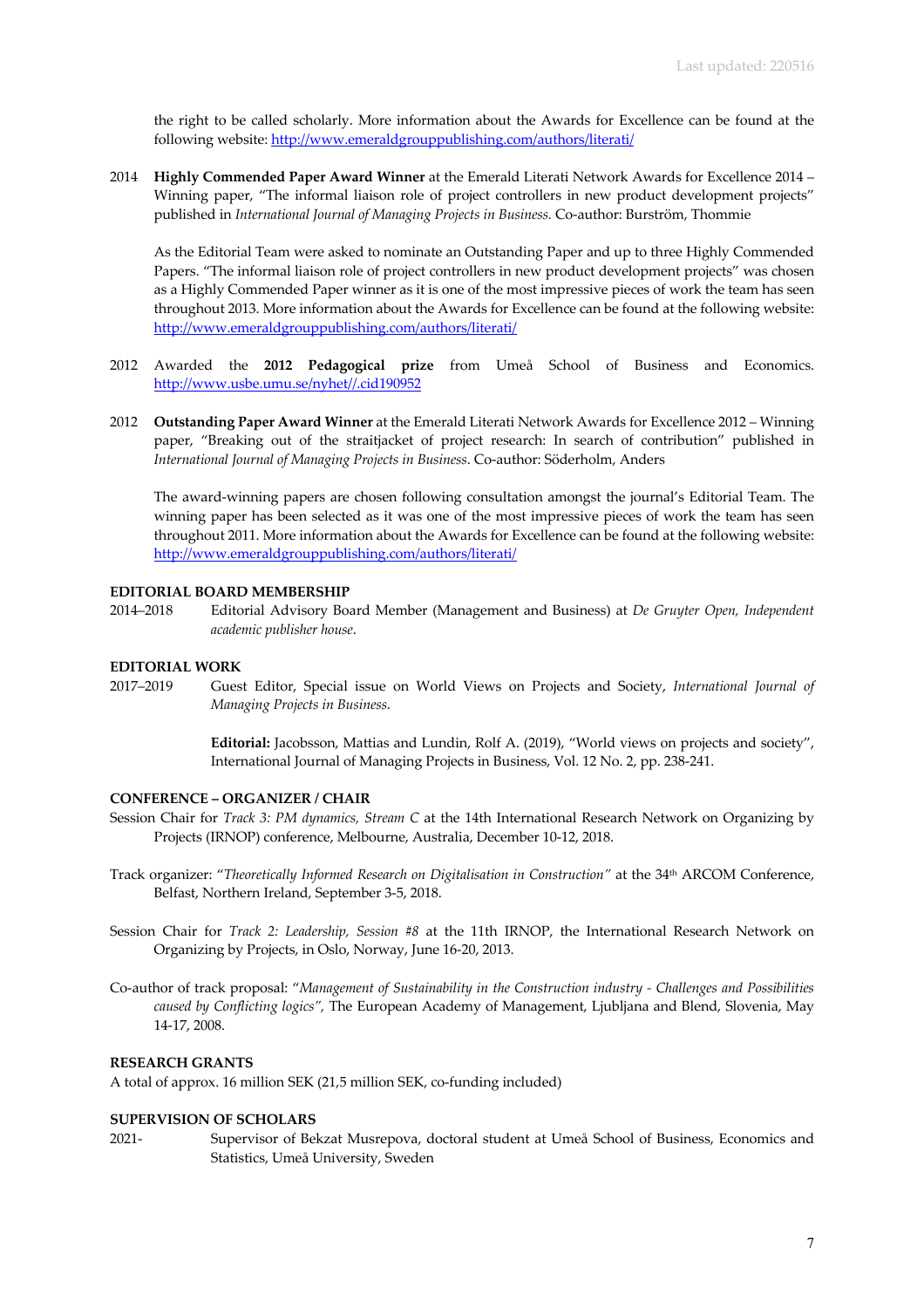- 2019- Supervisor of Olof Håkansson, doctoral student at the Department of Construction Engineering and Lighting Science, School of Engineering, Jönköping University, Sweden
- 2012–2018 Supervisor of Virginia Rosales, doctoral student at Umeå School of Business, Economics and Statistics, Umeå University, Sweden [Doctoral thesis successfully defended 2018-11-09]. **Winner of the 2018 Emerald/EFMD Outstanding Doctoral Research Award in the Healthcare Management category,** and **Recipient of Wallander scholarship 2019**
- 2015–2017 Supervisor of Medhanie Gaim Asgedom, doctoral student at Umeå School of Business, Economics and Statistics, Umeå University, Sweden [Doctoral thesis successfully defended 2017-02-21], **Recipient of Wallander scholarship 2017**
- 2016–2017 Supervisor of Raman Preet, doctoral student at the Department of Public Health and Clinical Medicine, Umeå University, Sweden [No longer active]
- 2012–2013 Supervisor of Anna-Karin Byström, doctoral student at the Department of Culture and Media Studies, Umeå University, Sweden [Licentiate thesis successfully defended 2013-10-04]

# **THESIS EXAMINATIONS**

# *Opponent/Examiner*

- 2021-09-30 Ahlström, Emil (2021), "*What is the logic in that? Institutional logics and innovation diffusion in construction*" [Opponent at mid-seminar, PhD thesis, Department of Industrial Engineering and Management, Uppsala University, Uppsala, Sweden]
- 2020-10-28 Ekeskär, Andreas (2020), "*It Takes Three to Tango – Exploring Three Dimensions of Construction Logistic*" [Opponent at final seminar, PhD thesis, Department of Real Estate and Construction Management, KTH, Royal Institute of Technology, Stockholm, Sweden]
- 2019-02-14 Kihlberg, Robert (2019), *"Sensegiving in context of organizational change: A power relational view on processes of influence"*, [Opponent at mid-seminar, PhD thesis, Umeå School of Business, Economics and Statistics, Umeå Sweden]
- 2017-03-28 Kolar, Duro (2017), "*Improving the Link between Project Management and Strategy to Optimise Project Success*", [Examiner for degree of Doctor of Philosophy, School of Property, Construction and Project Management, RMIT University, Melbourne, Australia]
- 2015-06-08 Sundqvist, Erik (2015), *"Exploring a Project-Based Organization through the eyes of Continuous Improvement and Learning"*, [Opponent at public defence of licentiate thesis, Department of Business Administration, Technology, and Social Science, Division of Business Administration and Industrial Engineering Quality Technology, at Luleå University of Technology, Luleå, Sweden]
- 2013-11-04 Stål, Herman (2013), *"Inertia and practice change related to GHG reduction: Essays on institutional entrepreneurship and translation in Swedish agri-food"*, [Opponent at final seminar, PhD thesis, Umeå School of Business and Economics, Umeå Sweden]
- 2011-10-28 Stål, Herman (2011), *"Translating GHG reduction in Swedish agriculture – Change towards climate friendly agro-practices"*, [Opponent at mid-seminar, PhD thesis, Umeå, Umeå School of Business, Sweden]
- 2009-02-16 Burström, Thommie (2009), "*Co-organizing interfaces in the truck industry: Product development boundary challenges in a platform setting; balancing through supra-management*", [Opponent at final seminar, PhD thesis, Umeå School of Business, Umeå, Sweden]

#### *Examination board/Grading committee*

2021-12-08 Velsberg, Ott (2021), "*In the Age of IoT: Exploring Public Sector Smartness*", PhD thesis, Department of Informatics, Umeå University, Sweden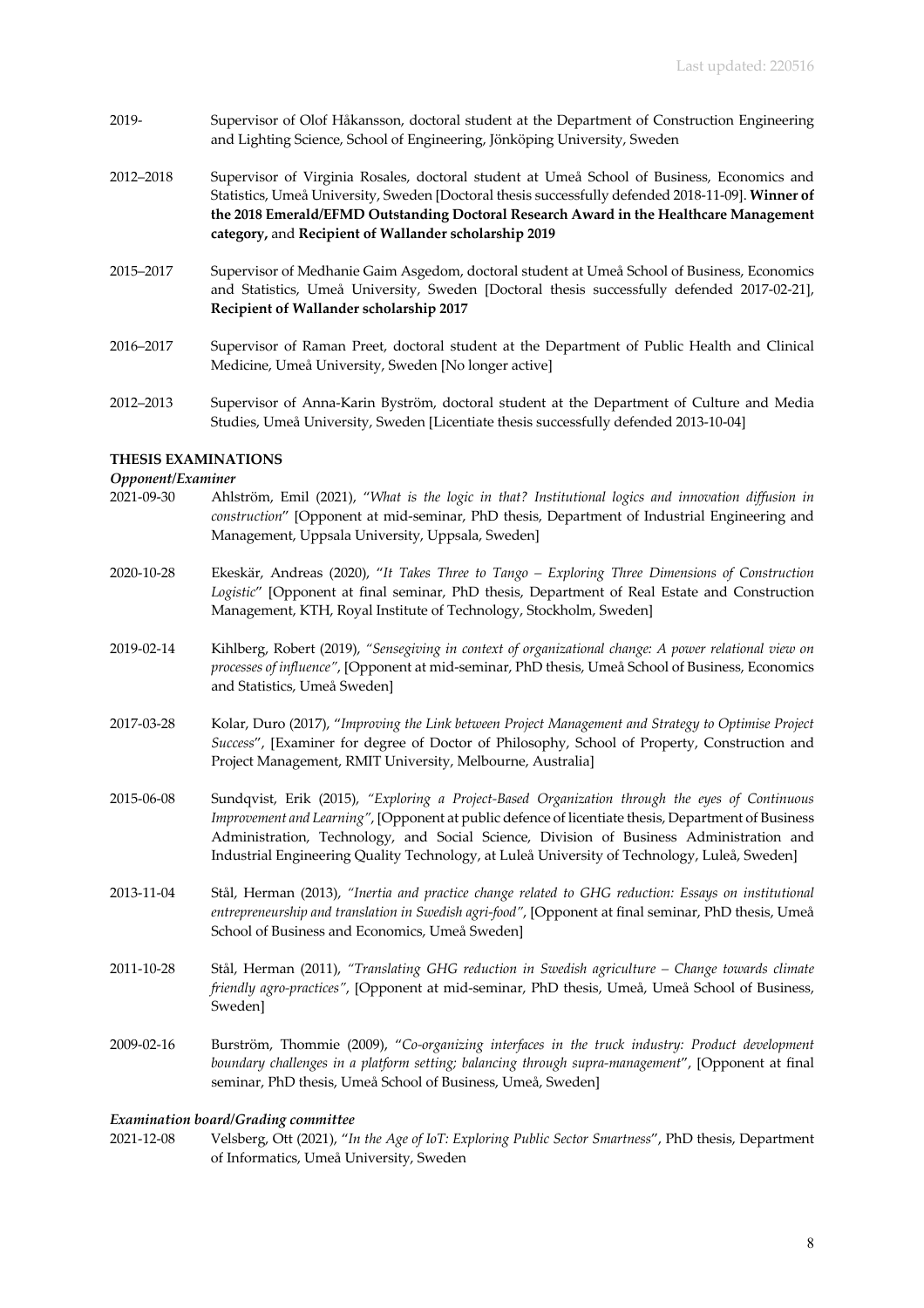- 2019-04-01 Lokatt, Erika (2019), "*Professional Pride and Prejudice: Negotiating leadership in an era of interprofessionbased organizing*", PhD thesis, Department of Industrial Economics and Management, KTH Royal Institute of Technology, Stockholm, Sweden
- 2018-03-22 Askfors, Ylva (2018), "*Samverkan för Innovation: en fallstudie av mötet mellan akademi, industri och sjukvård*", PhD thesis, School of Engineering Sciences in Chemistry, Biotechnology and Health (CBH), KTH Royal Institute of Technology, Stockholm, Sweden
- 2018-01-19 Imre, Özgün (2018), "*Adopting Information Systems: Perspectives from Small Organizations*", PhD thesis, Department of Management and Engineering, Linköping university, Sweden
- 2017-03-10 Fowler, Nina (2017), "*Walking the Plank of the Entrepreneurial University: The little spin-out that could?*", PhD thesis, Department of Engineering Sciences, Industrial Engineering & Management, Uppsala university, Sweden
- 2015-11-17 Öbrand, Lars (2015), *"Information infrastructure risk: perspectives, practices & technologies"*, PhD thesis, Department of Informatics, Umeå University, Sweden
- 2015-10-30 Arvidsson, Viktor (2015), *"Digital transformation: the material roles of IT resources and their political uses"*, PhD thesis, Department of Informatics, Umeå Centre for Gender Studies (UCGS), and Swedish Center for Digital Innovation at Umeå University, Sweden

#### **REVIEWING MANUSCRIPTS (BOOKS OR ARTICLES)**

- 2020–present Reviewer for *Construction Management and Economics*
- 2020 Reviewer for *Buildings — Open Access Journal*
- 2018 Reviewer for the *14th IRNOP Conference 2018* "A skilled hand and a cultivated mind" in Melbourne, Australia
- 2018 Reviewer for the *Association of Researchers in Construction Management conference* (ARCOM)
- 2017 Reviewer for *International Conference on Information Systems (ICIS) 2017*
- 2016–present Reviewer for *Engineering, Construction and Architectural Management*
- 2015–present Reviewer for *International Journal of Project Management*
- 2014–2015 Reviewer for *Culture and Organization*
- 2014–2018 Reviewer for *De Gruyter Open*, Independent academic publisher house
- 2013–2014 Reviewer for, Walker, D. H. T. and Harley, J. (2014), "*Program Alliancing in Large Australian Public Sector Infrastructure Projects",* Melbourne, RMIT University, Centre for Integrated Project Solutions: 87pp. Report for ARC grant LP110200110

In the acknowledgements: "*Last but not least I would like to acknowledge Dr Mattias Jacobsson at the Umeå School of Business and Economics (USBE), Umeå University, Sweden and Dr Beverley Lloyd-Walker of Victoria University, Melbourne both of whom provided peer review feedback to draft and final versions of the report*."

- 2012–2013 Reviewer for, Hällgren, Markus (Ed). (2014), *"Reflections on a Scientific Career – Behind the professor's CV"*, Denmark: Copenhagen Business School press.
- 2012–2013 Reviewer for, Walker, D. H. T. and Lloyd-Walker, B. M. (2014), *"Collaborative Project Procurement Arrangements"*, Project Management Institute, Newtown Square PA.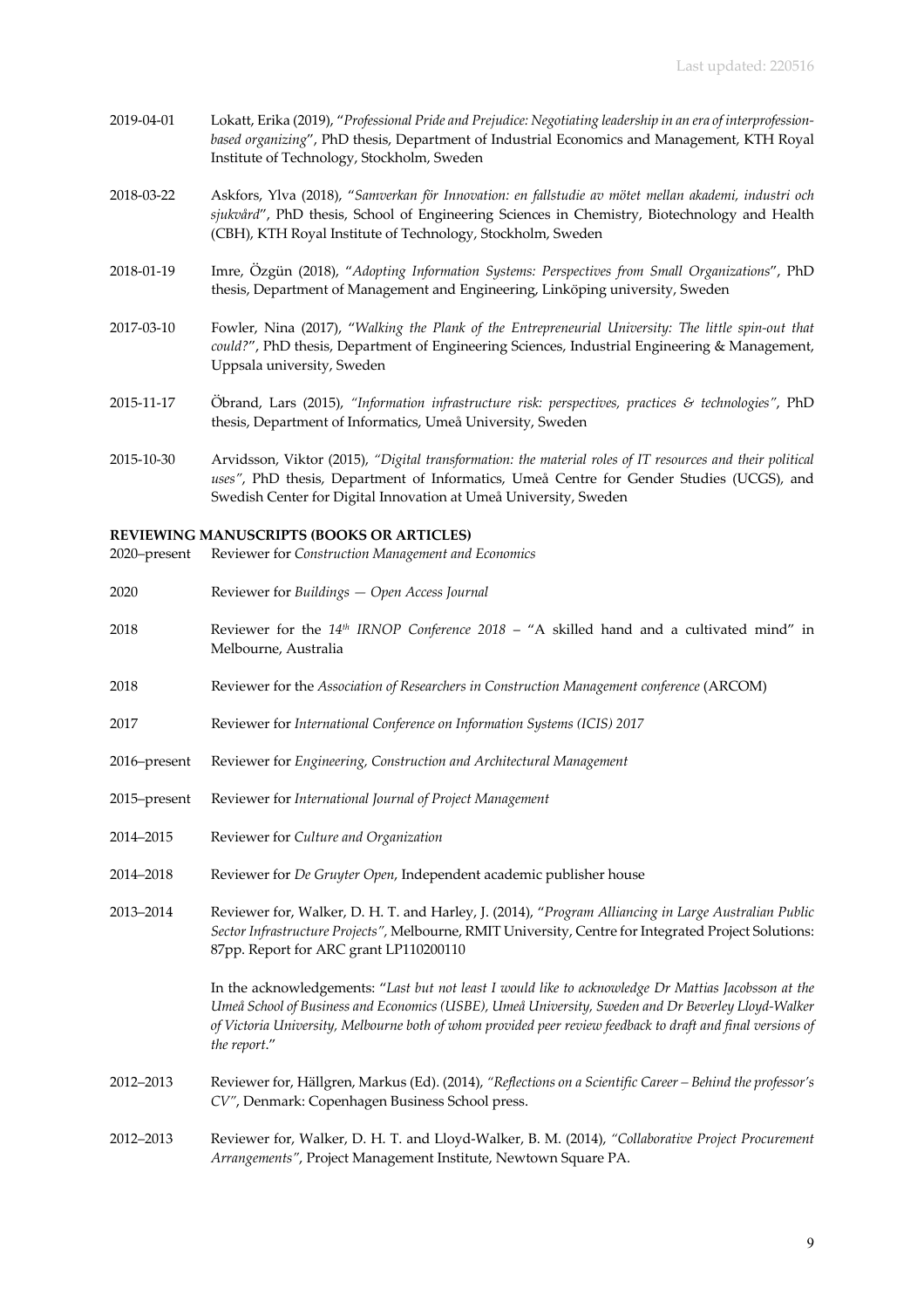In the acknowledgements: *"We would especially like to thank Dr Mattias Jacobsson and Dr James Harley who participated as part of our team in data gathering and analysis as part of the ARC grant with insights that contributed to this book. Dr Mattias Jacobsson also provided valuable specific feedback on the draft."*

- 2012–present Reviewer for *Scandinavian Journal of Management*
- 2012–present Reviewer for *Project Management Journal*
- 2011 Reviewer for the 10th *IRNOP Conference 2011* "The Expanding Domain of Project Research" in Montréal, Canada
- 2009–present Reviewer for the *International Journal of Managing Projects in Business* **Outstanding Reviewer Award winner at the Emerald Literati Network Awards for Excellence, both in 2016 and 2017**

### **REVIEWING APPLICANTS FOR ACADEMIC OR OTHER POSITIONS**

- 2020 External reviewer (Swe. sakkunnig) for an *Assistant professorship in Business Administration (Universitetslektor i Företagsekonomi med inriktning mot entreprenörskap och organisation)* at Örebro University School of Business, Örebro University, Örebro, Sweden
- 2014 External reviewer (Swe. sakkunnig) for an *Assistant professorship in Industrial Engineering and Management* at the Department of Engineering Sciences, Ångström Laboratory, Uppsala University, Uppsala, Sweden (position at Campus Gotland).
- 2014 External reviewer (Swe. sakkunnig) for a *Post doc position in Organization, Management and Innovation*, Industrial Engineering and Management, at the Department of Engineering Sciences, Ångström Laboratory, Uppsala University, Uppsala, Sweden.
- 2013 Reviewing applications for a *Post doc position in Management* at Umeå School of Business and Economics, Umeå University, Umeå, Sweden.
- 2012 Reviewing doctoral student applications for a *doctoral student in Business Administration* with specialization in management at Umeå School of Business and Economics, Umeå University, Umeå, Sweden.

# **TEACHING**

# *Autumn term 2021*

Development programme for doctoral education (Step 1) [in English], PhD and supervisor programme *(25 participants)* [9/9-1/10] on-line at Umeå University, Sweden

#### *Spring term 2021*

Master in International Project Management [in English], intensive post master course – 16 hours of lectures (*6 post diploma students*) [8-9/5] on-line for AGH University of Science and Technology, Krakow, Poland

Implementation of Digital Technologies and the Construction Industry [in English], on-line at the School of Engineering, Jönköping university, Sweden

#### *Autumn term 2020*

Development programme for doctoral education (Module 1) [in English], PhD and supervisor programme *(23 participants)* [10/9-9/10] at Umeå University, Sweden

#### *Spring term 2020*

Master in International Project Management [in English], intensive post master course – 16 hours of lectures (*15 post diploma students*) [9-10/5] on-line for AGH University of Science and Technology, Krakow, Poland

Implementation of Digital Technologies and the Construction Industry [in English], on-line at the School of Engineering, Jönköping university, Sweden

Research Methods [in English], on-line at the School of Engineering, Jönköping university, Sweden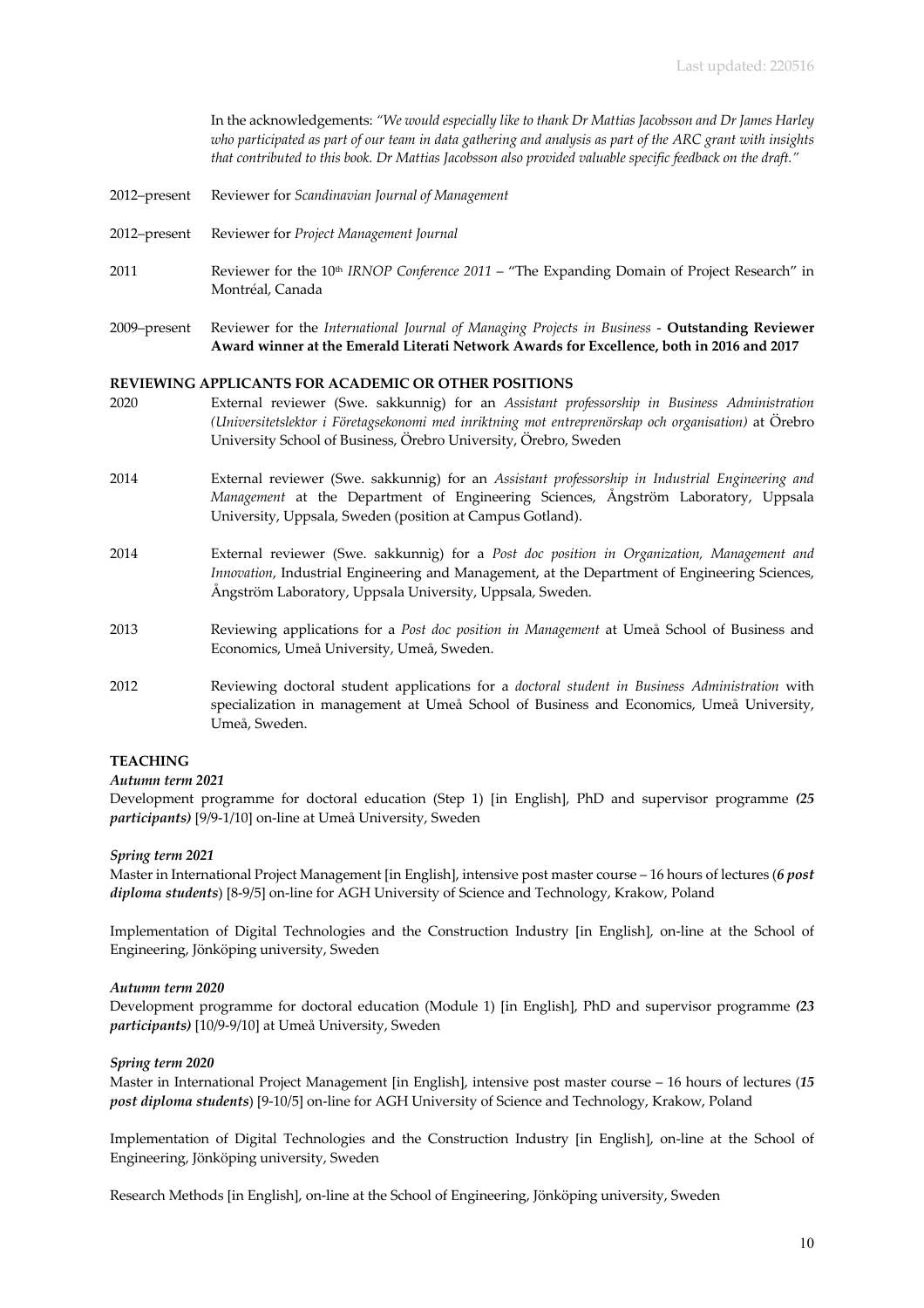Development programme for doctoral education (Module 2) [in English], PhD and supervisor programme *(12 participants)* [23/1-21/2] at Umeå University, Sweden

### *Spring term 2019*

Master in International Project Management [in English], intensive post master course – 16 hours of lectures (*21 post diploma students*) [11-12/5] at AGH University of Science and Technology, Krakow, Poland

Implementation of Digital Technologies and the Construction Industry [in English], on campus at the School of Engineering, Jönköping university, Sweden

Research Methods [in English], on campus at the School of Engineering, Jönköping university, Sweden

Development programme for doctoral education (Pilot) [in English], PhD and supervisor programme *(43 participants)* [26/3-10/5] at Umeå University, Sweden

### *Spring term 2018*

Postgraduate supervision in practice, [in English], (corresponding to two weeks, full time), on campus in Umeå, mandatory postgraduate course for all supervisors at Umeå University – *21 Assistant professors*), [21/5-22/8], Centre for Educational Development, Umeå University, Sweden

Master in International Project Management [in English], intensive post master course – 16 hours of lectures, [5-6/5] at AGH University of Science and Technology, Krakow, Poland

Implementation of Digital Technologies and the Construction Industry [in English], on campus at the School of Engineering, Jönköping university, Sweden

Research Methods [in English], on campus at the School of Engineering, Jönköping university, Sweden

Academic writing, [in English], PhD course on Campus (corresponding to two weeks, full time – *5 doctoral students*), [3/4-13/4], Umeå School of Business, Economics and statistics, Umeå University, Sweden

#### *Spring term 2017*

Master in International Project Management [in English], intensive post master course – 16 hours of lectures, [6-7/5] at AGH University of Science and Technology, Krakow, Poland

#### *Spring term 2016*

Master in International Project Management [in English], intensive post master course – 16 hours of lectures, [7-8/5] at AGH University of Science and Technology, Krakow, Poland

Academic writing, [in English], PhD course on Campus (corresponding to two weeks, full time – *8 doctoral students*), [18/1-29/1], Umeå School of Business and Economics, Umeå University, Sweden

#### *Spring term 2015*

Postgraduate supervision in practice, [in Swedish], (corresponding to two weeks, full time), on campus in Umeå, mandatory postgraduate course for all supervisors at Umeå University – *20 Assistant professors*), [22/5-20/8], Centre for Teaching and Learning, Umeå University, Sweden

Master in International Project Management [in English], intensive post master course – 16 hours of lectures, [10- 11/5] at AGH University of Science and Technology, Krakow, Poland

#### *Spring term 2014*

Postgraduate supervision in practice, [in Swedish], (corresponding to two weeks, full time), on campus in Umeå, mandatory postgraduate course for all supervisors at Umeå University – *22 Assistant professors*), [19/5-21/8], Centre for Teaching and Learning, Umeå University, Sweden

Master in International Project Management [in English], intensive post master course – 16 hours of lectures, [10- 11/5] at AGH University of Science and Technology, Krakow, Poland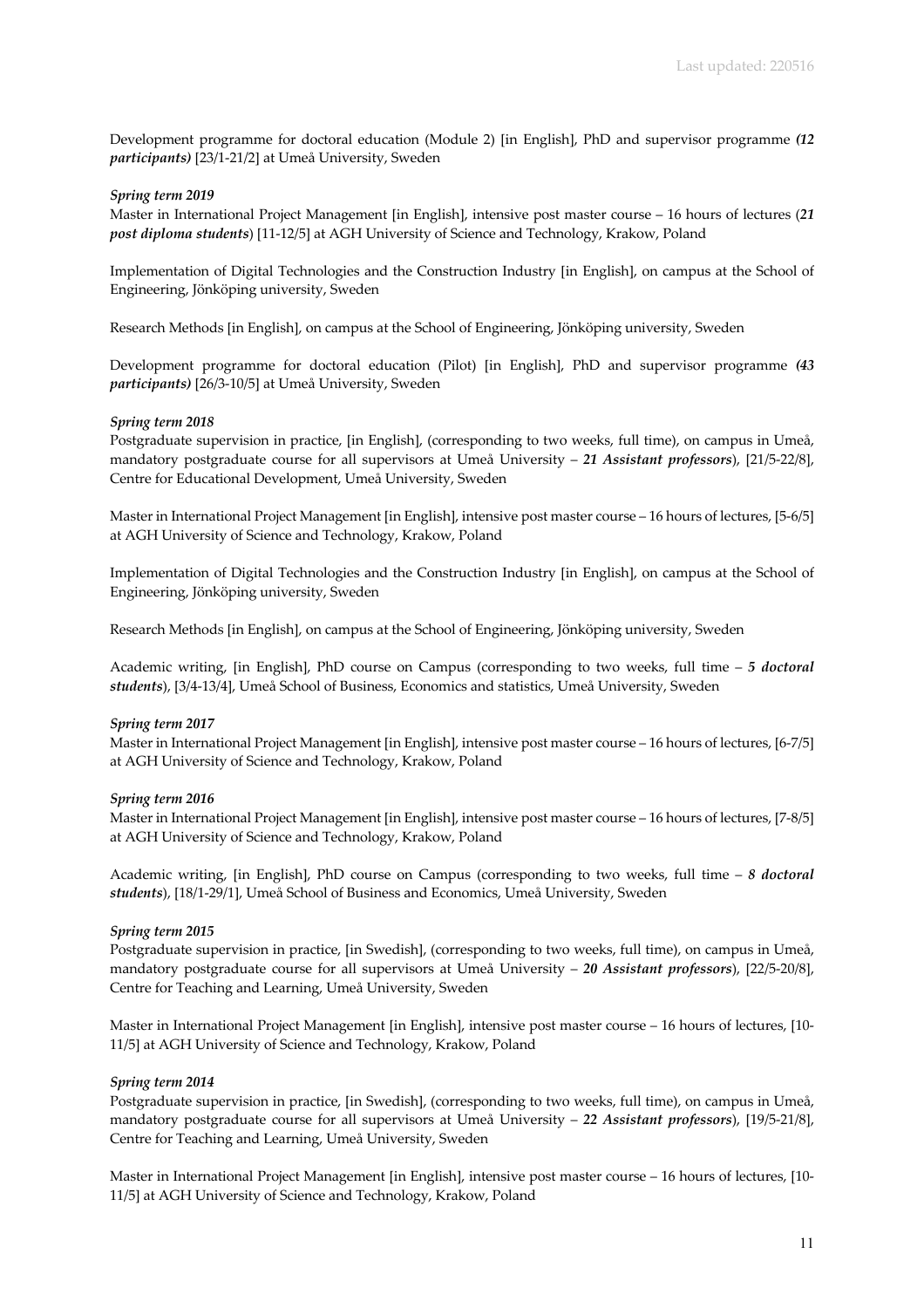Postgraduate supervision in practice, [in English], (corresponding to two weeks, full time), on campus in Umeå, mandatory postgraduate course for all supervisors at Umeå University – *24 Assistant professors*), [10/3-2/4], Centre for Teaching and Learning, Umeå University, Sweden

## *Autumn term 2013*

Introduction to Industrial Engineering and Management, [in Swedish], (five weeks, full time on campus in Umeå, part of the programme in Industrial Engineering and Management – *54 students*), [2/9-4/10], Umeå Institute of Technology, Umeå University, Sweden

Understanding and managing the peer review process, [in English], PhD course (two weeks, full time on campus in Umeå – *12 students*), [23/9/2013 - 7/10/2013], Umeå School of Business and Economics, Umeå University, Sweden

#### *Spring term 2013*

Introduction to thesis work [in English], PhD course (fifteen weeks, part-time on campus in Umeå – *3 students*), [6/12/2012 - 17/5/2013], Umeå School of Business and Economics, Umeå University, Sweden

Master in International Project Management [in English], intensive post master course – 16 hours of lectures, [4-5/5] at AGH University of Science and Technology, Poland

### *Autumn term 2012*

Introduction to Industrial Engineering and Management, [in Swedish], (five weeks, full time on campus in Umeå, part of the programme in Industrial Engineering and Management – *52 students*), [3/9-8/10], Umeå Institute of Technology, Umeå University, Sweden

### *Spring term 2012*

Project Management and Organizing, [in Swedish], (five weeks, full time on campus in Umeå, part of the programme in Industrial Engineering and Management – *38 students*), [27/2-28/3], Umeå Institute of Technology, Umeå University, Sweden

Master in International Project Management [in English], intensive post master course – 16 hours of lectures, [5-6/5] at AGH University of Science and Technology, Poland

#### *Autumn term 2011*

Introduction to thesis work [in English], PhD course (fifteen weeks, part-time on campus in Umeå – *8 students*), [6/10/2011- 22/1/2012], Umeå School of Business, Umeå University, Sweden

Introduction to Industrial Engineering and Management, [in Swedish], (five weeks, full time on campus in Umeå, part of the programme in Industrial Engineering and Management – *54 students*), [5/9-10/10], Umeå Institute of Technology, Umeå University, Sweden

The Masters in Strategic Project Management, Strategic Project Management Decision Making [in English], (five weeks, full time on campus in Umeå, single-subject course – *22 students*), [5/9-10/10], Umeå School of Business, Umeå University, Sweden

#### *Spring term 2011*

Master in International Project Management [in English], intensive post master course – 16 hours of lectures, [14- 15/5] at AGH University of Science and Technology, Krakow, Poland

Research Methodology in Business Administration [in English], (five weeks, full time on campus in Umeå, part of the International Business Program – *75 students*), [2/5-3/6], Umeå School of Business, Umeå University, Sweden

Project Management and Digital Production [in Swedish], 7.5 ECTS, (five weeks, full time on campus in Umeå a part of Bachelor program in Culture and Media, B-level – *32 students*), [22/2-24/3], Department of Culture and media, Umeå University, Sweden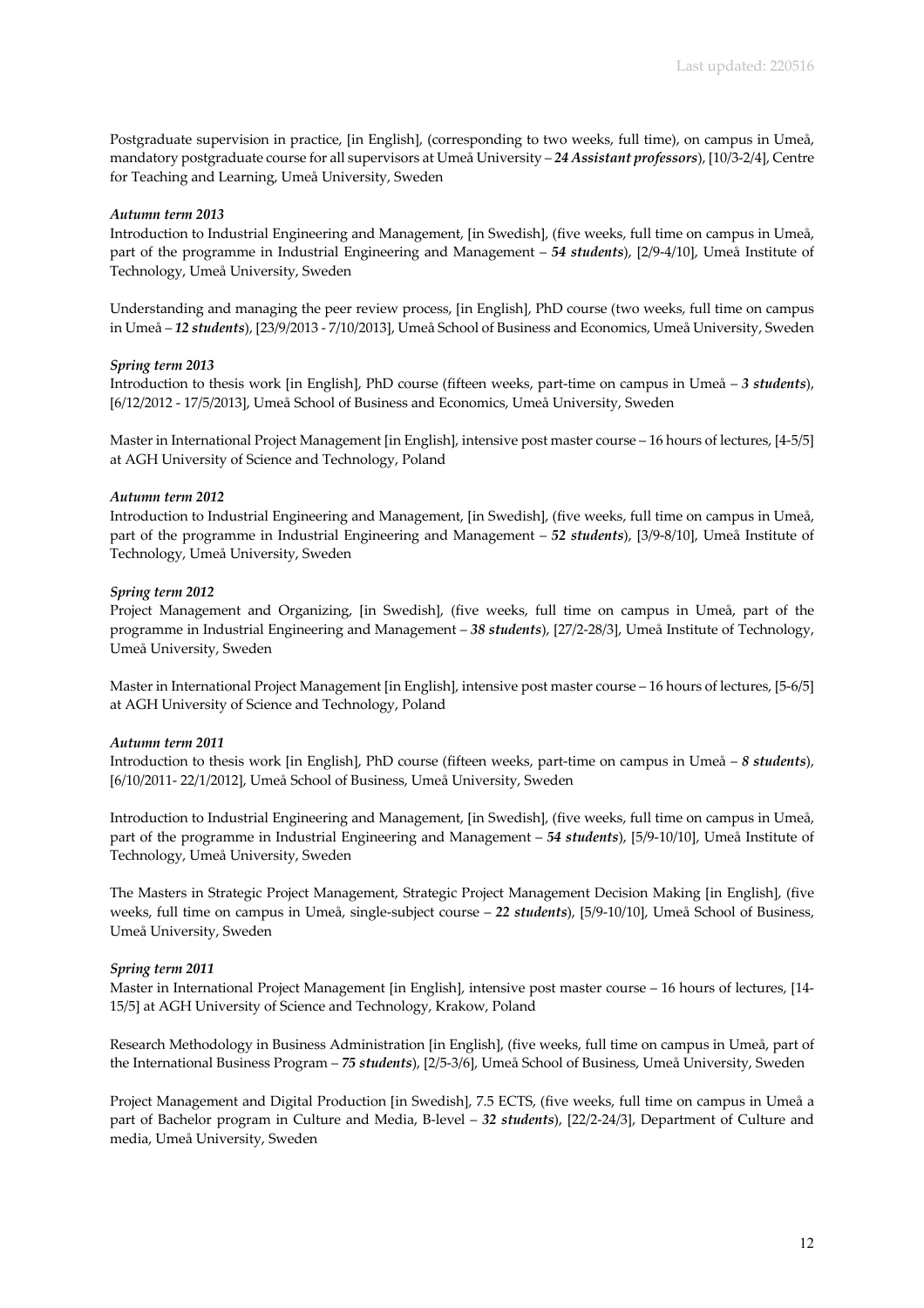### *Autumn term 2010*

Master program in Management, People – the human side of organizing [in English], 7,5 ECTS, (five weeks, full time on campus in Umeå – *70 students*), [4/10-5/11], Umeå School of Business, Umeå University, Sweden

The Masters in Strategic Project Management, Strategic Project Management Decision Making [in English], (five weeks, full time on campus in Umeå, single-subject course – *29 students*), [4/10-5/11], Umeå School of Business, Umeå University, Sweden

## *Spring term 2010*

Master in International Project Management [in English], intensive course – 16 hours of lectures, [8-9/5] at AGH University of Science and Technology, Krakow, Poland

Project Management and Digital Production [in Swedish], 7.5 ECTS, (five weeks, full time on campus in Umeå a part of Bachelor program in Culture and Media, B-level – *26 students*), [22/2-24/3], Department of Culture and media, Umeå University, Sweden

### *Autumn term 2009*

Health Care Management [in English], 7.5 ECTS, (on campus in Umeå, a part of Master of Public Health programme MPH, – *22 students*), [December 2009], Umeå International School of Public Health, Umeå University, Sweden

Organisation and Management of the firm [in Swedish], 7.5 ECTS, (five weeks, full time on campus in Umeå, singlesubject course – *142 students*), [5/10-3/11], Umeå School of Business, Umeå University, Sweden

## *Spring term 2009*

Project Management [in Swedish], 7.5 ECTS, (five weeks, full time on campus in Umeå, a part of Bachelor program in Culture and Media, B-level – *17 students*), [19/1-20/2], Department of Culture and media, Umeå University, Sweden

Introductory course in Business and Administration, 7.5 ECTS, (ten weeks, part-time, online as a part of the Bachelor program in Hotel management – *76 students*), [19/1-25/3], Umeå School of Business, Umeå University, Sweden

#### *Autumn term 2008*

Organisation and Management of the firm [in Swedish], 7.5 ECTS, (five weeks, full time on campus in Umeå, singlesubject course – *93 students*), [6/10-4/11], Umeå School of Business, Umeå University, Sweden

#### *Spring term 2008*

Organisation and Management of the firm [in Swedish], 7.5 ECTS, (five weeks, full time on campus in Umeå, singlesubject course and part of the Restaurant Management program and the Sports management program – *108 students*), [25/2-28/3], Umeå School of Business, Umeå University, Sweden

#### *Autumn term 2007*

Organisation and Management of the firm [in Swedish], 7.5 ECTS, (five weeks, full time on campus in Umeå, part of the Bachelor program in Business Administration – *144 students*), [8/10-7/11], Umeå School of Business, Umeå University, Sweden

#### *Spring term 2007*

Organisation and Management of the firm [in Swedish], 7.5 ECTS, (five weeks, full time on campus in Umeå, singlesubject course and part of the Restaurant Management program and the Sports management program – *159 students*), [15/2-16/3], Umeå School of Business, Umeå University, Sweden

#### *Autumn term 2006*

Organisation and Management of the firm [in Swedish], 7.5 ECTS, (five weeks, full time on campus in Umeå, part of the Bachelor program in Business Administration – *157 students*), [28/9-29/10], Umeå School of Business, Umeå University, Sweden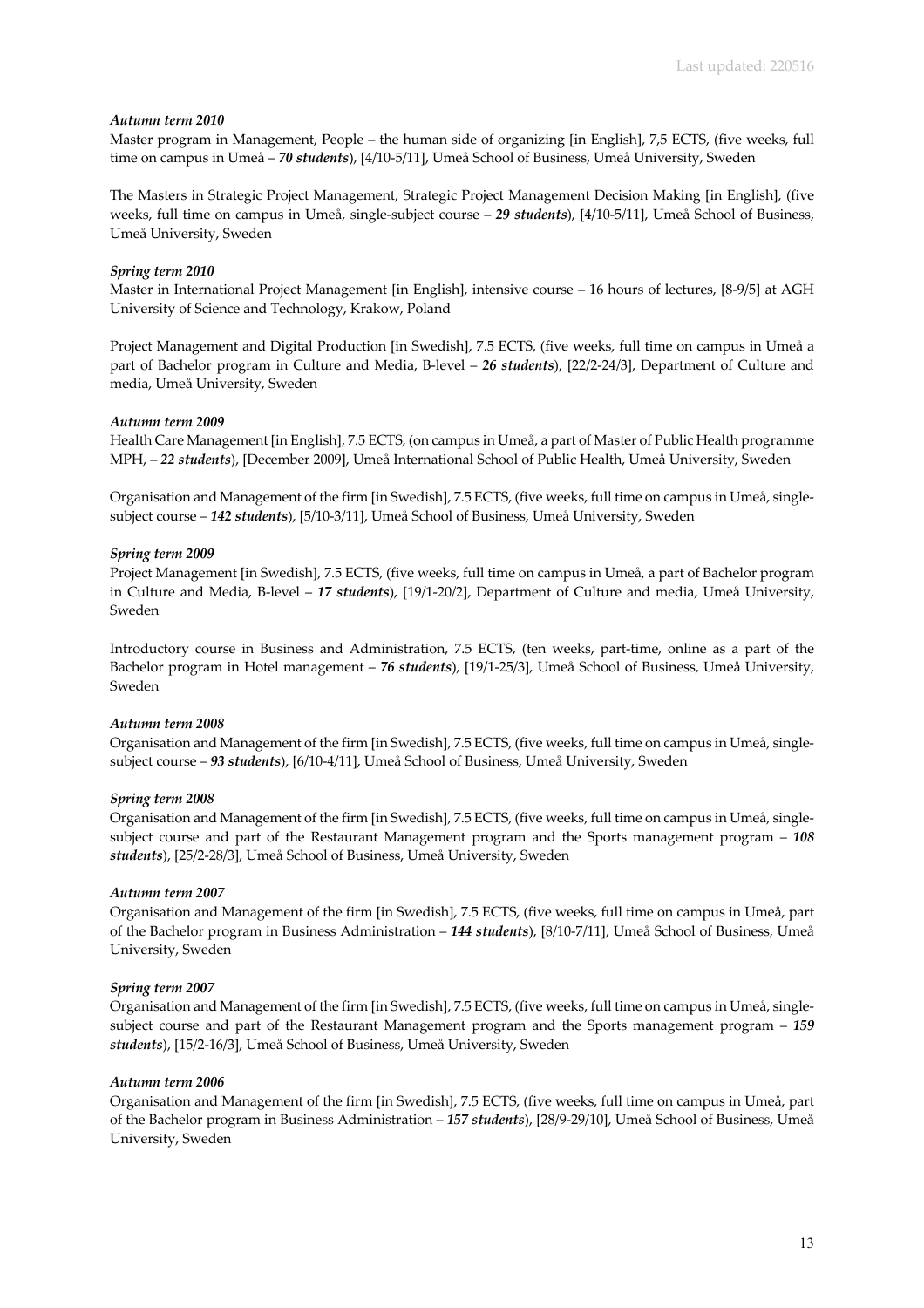Organisation and Management of the firm [in Swedish], 7.5 ECTS, autumn term (five weeks, full time, at campus in Örnsköldsvik, part of the Bachelor program in Business Administration – *23 students*), [28/9-29/10], Umeå School of Business, Umeå University, Sweden

# **POSTGRADUATE (TEACHER) EDUCATION AND TRAINING**

- 2018 Postgraduate supervision in practice, 2 weeks (Eng.) Teacher 2016 NVivo 11, 2 days – Participant 2015 Pedagogical leadership, 2 weeks (Swe.) – Participant 2015 Postgraduate supervision in practice, 2 weeks (Swe.) – Teacher 2014 Postgraduate supervision in practice, 2 weeks (Eng.) – Teacher 2014 NVivo 10, 1 day – Participant 2014 Postgraduate supervision in practice, 2 weeks (Swe.) – Teacher 2013-present HandUm seminars, quarterly (Swe.) – Participant and presenter 2013 The New Manager (Nybliven chef, Informa Sweden) – Participant 2012 Postgraduate supervision in practice, 2 weeks – Participant 2011 Pedagogical workshop on teaching competences, 1 day – Participant 2011 Teaching and Learning with ICT, 2 weeks – Participant 2008 Problem based learning and case methodology, 2 weeks – Participant 2008 Teaching and learning environments, 1 week – Participant 2008 Supporting learning, 1,5 weeks – Participant
- 2007 The roles of the university teacher, 1,5 weeks Participant

# **COURSE AND PROGRAM DEVELOPMENT (NEW COURSES AND PROGRAMMES)**

| 2019 | "Development programme for doctoral students", PhD program for doctoral students at Umeå<br>University, 1-year (40%) including program development, pilot organization and evaluation. |
|------|----------------------------------------------------------------------------------------------------------------------------------------------------------------------------------------|
| 2013 | "Understanding and managing the peer review process", PhD course at Umeå School of Business<br>and Economics, Umeå University, Sweden                                                  |
| 2011 | "Projektledning och organisering" för Industriell ekonomi, [Project management and Organizing<br>for Industrial Engineering and Management, 140 hours                                  |
| 2009 | "Projektledning" för Media och kommunikationsvetenskap, [Project Management for the Bachelor<br>program in Media and Communication], 35 hours                                          |

#### **TUTORING STUDENT THESES**

| 2020      | Supervision of Master theses of Sustainable Building Information Management, 30 credits, [spring]<br>2020], School of Engineering, Jönköping University, Sweden (one thesis, one students) |
|-----------|--------------------------------------------------------------------------------------------------------------------------------------------------------------------------------------------|
| 2019      | Supervision of Master theses of Sustainable Building Information Management, 30 credits, [spring]<br>2019], School of Engineering, Jönköping University, Sweden (one thesis, two students) |
| 2012      | Supervision of Master theses of Management, 15 credits, [29/3-8/6], Umeå School of Business and<br>Economics, Umeå University, Sweden (three theses, six students)                         |
| 2011-2012 | Supervision of Master theses of Strategic Project Management (MSPME), 15 credits, [11/9-1/22],<br>Umeå School of Business, Umeå University, Sweden (two theses, four students)             |
| 2009      | Supervision of Bachelor thesis of Business Administration, 15 credits, [26/3-5/5], Umeå School of<br>Business, Umeå University, Sweden (one thesis)                                        |

# **NON-ACADEMIC ACTIVITIES**

| 2011–2013 | Member of the Venture Cup North Jury, Sweden                                                 |
|-----------|----------------------------------------------------------------------------------------------|
| 2008–2011 | Member of the Business Advisory Board, RedQ, Sweden                                          |
| 2007–2008 | Member of the US Doctoral Section Board, the Umeå Union of Students, Umeå University, Sweden |
| 2002–2022 | Chairman of the 114 <sup>th</sup> voting district, Umeå, Sweden                              |